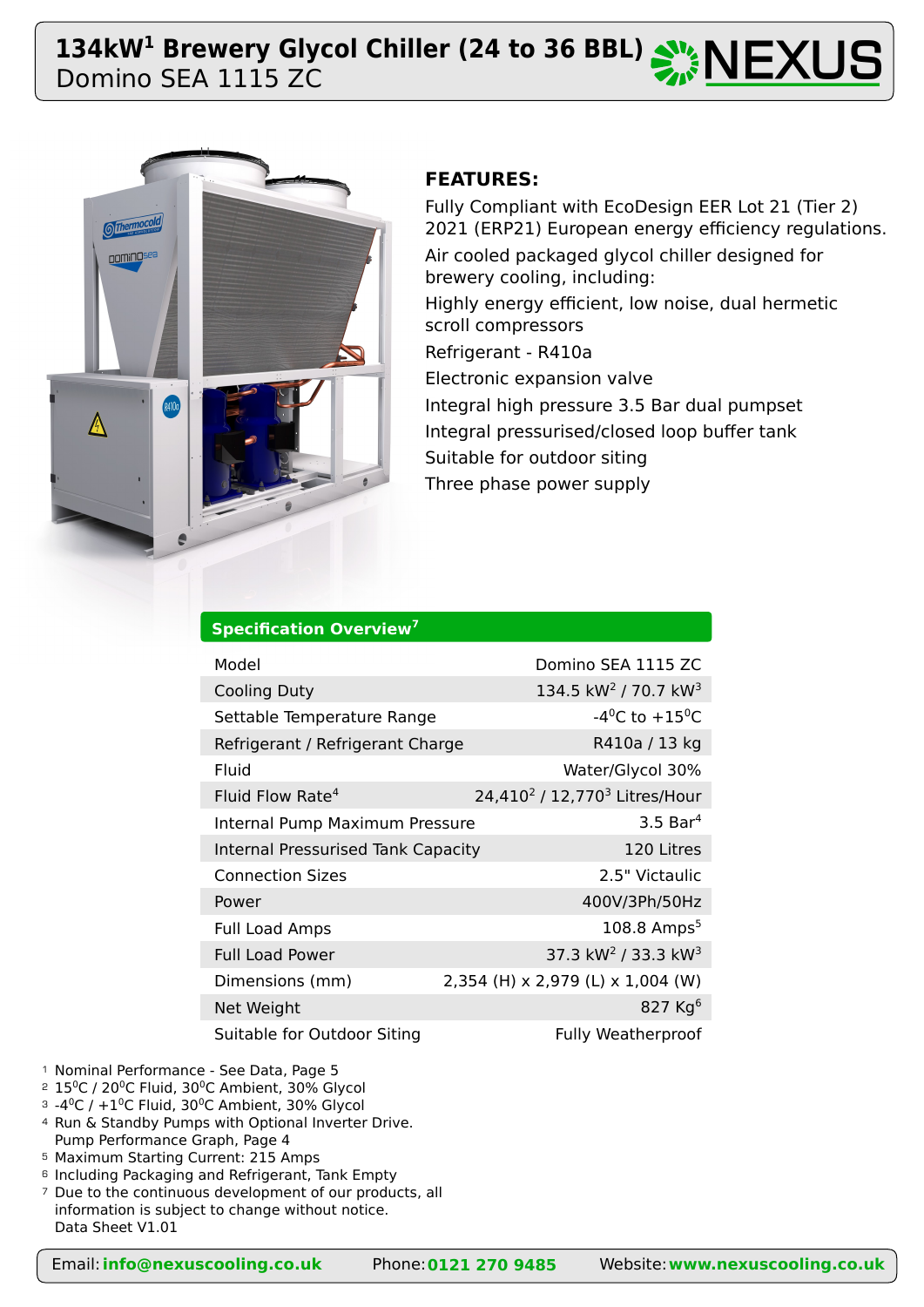# Domino SEA 1115 ZC **134kW Brewery Glycol Chiller (24 to 36 BBL)**  $\frac{134}{20}$  **NEXUS**

## **Dimensions**

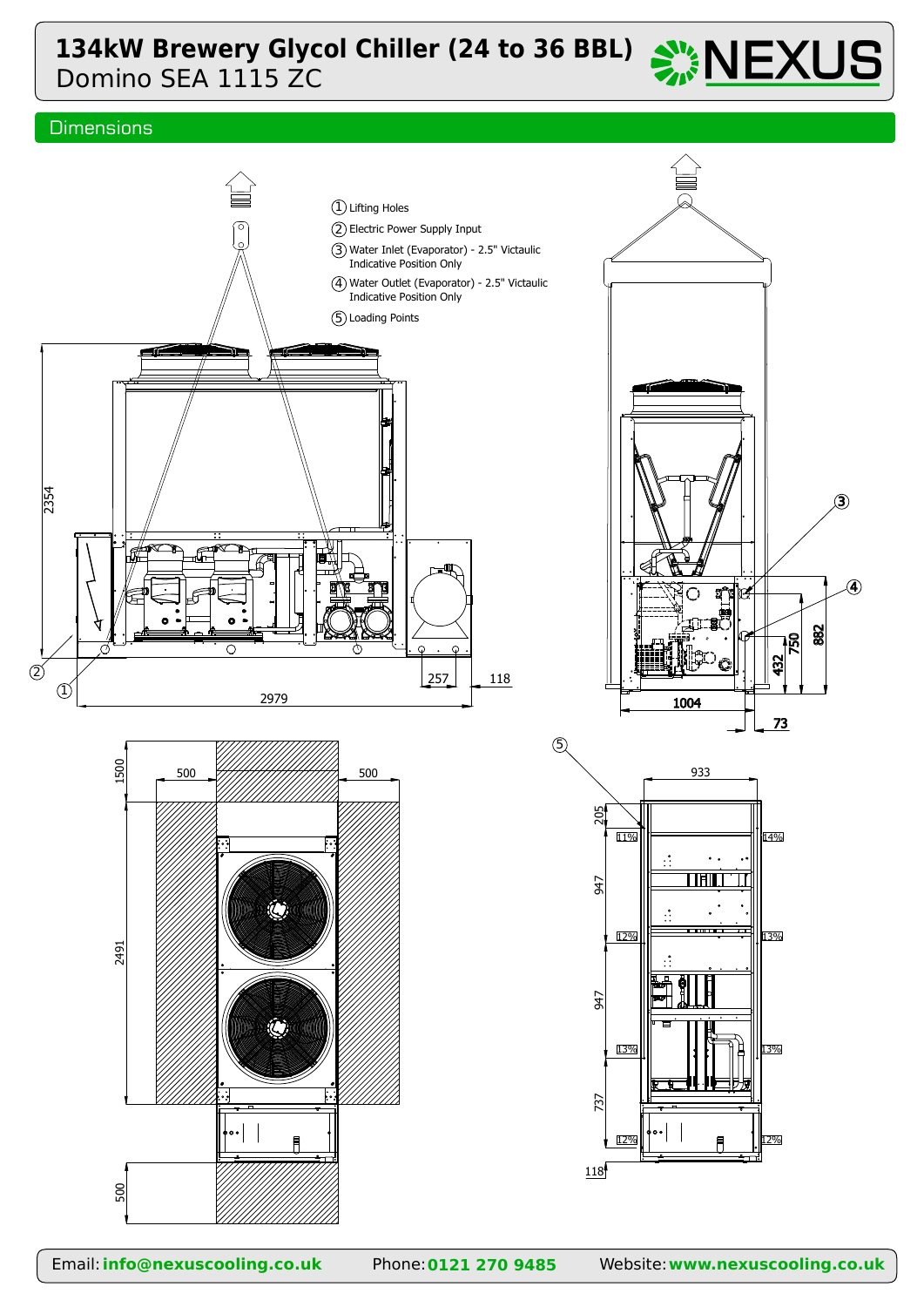

#### **GENERAL DESCRIPTION**

The Domino SEA 1115 is an efficient, reliable and versatile air cooled glycol chiller, intended for brewery cooling in a pressurised closed loop system. Compliant with ECODESIGN ENER LOT21 - Tier 2 (2021) European energy efficiency regulations (ERP21), the unit has two hermetic scroll compressors, microchannel condenser coils, two EC (Electronically Commutated) axial fans and is designed for outdoor installation.

#### **FRAME**

The casing is made with heavy gauge galvanized steel. The powder coated anti-corrosive treatment over the entire frame provides long lasting resistance for outdoor installation, even in aggressive environmental conditions.

#### **REFRIGERANT CIRCUIT**

The R410a based refrigerant circuit is constructed entirely with copper tubing. It includes an electronic expansion valve, filter dryer, sight glass, liquid line solenoid valve and shut-off valve, high and low pressure switches and a relief valve on the high pressure line.

#### **COMPRESSORS**

The unit is equipped with two hermetic scroll compressors.

#### **ELECTRONIC EXPANSION VALVE**

The electronic expansion valve minimises the time taken to react to load variations, and optimises the superheat to the evaporator to ensure the best possible energy efficiency.

#### **CONDENSER**

The air-cooled condenser uses microchannel coils with aluminum fins. This provides a number of significant benefits:

- It reduces the refrigerant charge by up to 37% compared with a conventional Al-Cu condenser.
- The heat transfer surface is greatly increased, so these heat exchangers provide higher performance and are more compact than conventional tube & fin condensers. -
- Significant weight reduction which reduces cost, maintenance time and  $CO<sub>2</sub>$  transport emissions. -
- Made entirely of 100% recyclable aluminum, to fully respect and protect the environment. -

Optional anti-corrosion coatings are available to protect the coils if required.

#### **EVAPORATOR**

Direct expansion, stainless steel AISI 316 brazed plate heat exchanger, externally insulated with closed cell anticondensation material and equipped with water differential pressure switch and antifreeze protection electric heater.

#### **FANS**

The electronically commutated (EC) Class F, IP55 condenser fans use motors equipped with variable speed control, permanently lubricated ball bearings and external overload protection.

#### **INTEGRAL PUMPS AND TANK**

Includes two high capacity water pumps, shut off valves, check valves and drain valves.

The 120 litre water tank includes safety, relief and drain valves together with an expansion vessel. It is made from black steel sheet, finishing with anti-corrosion treatment and painting. The thermal and condensation insulation is protected by a water and scratch-resistant external coating. Tanks are individually pressure tested to 9 bar to guarantee a working pressure up to 3,5 bar.

#### **RUBBER VIBRATION DAMPERS**

These are placed between the unit base and the support structure to prevent the transmission of vibration and noise.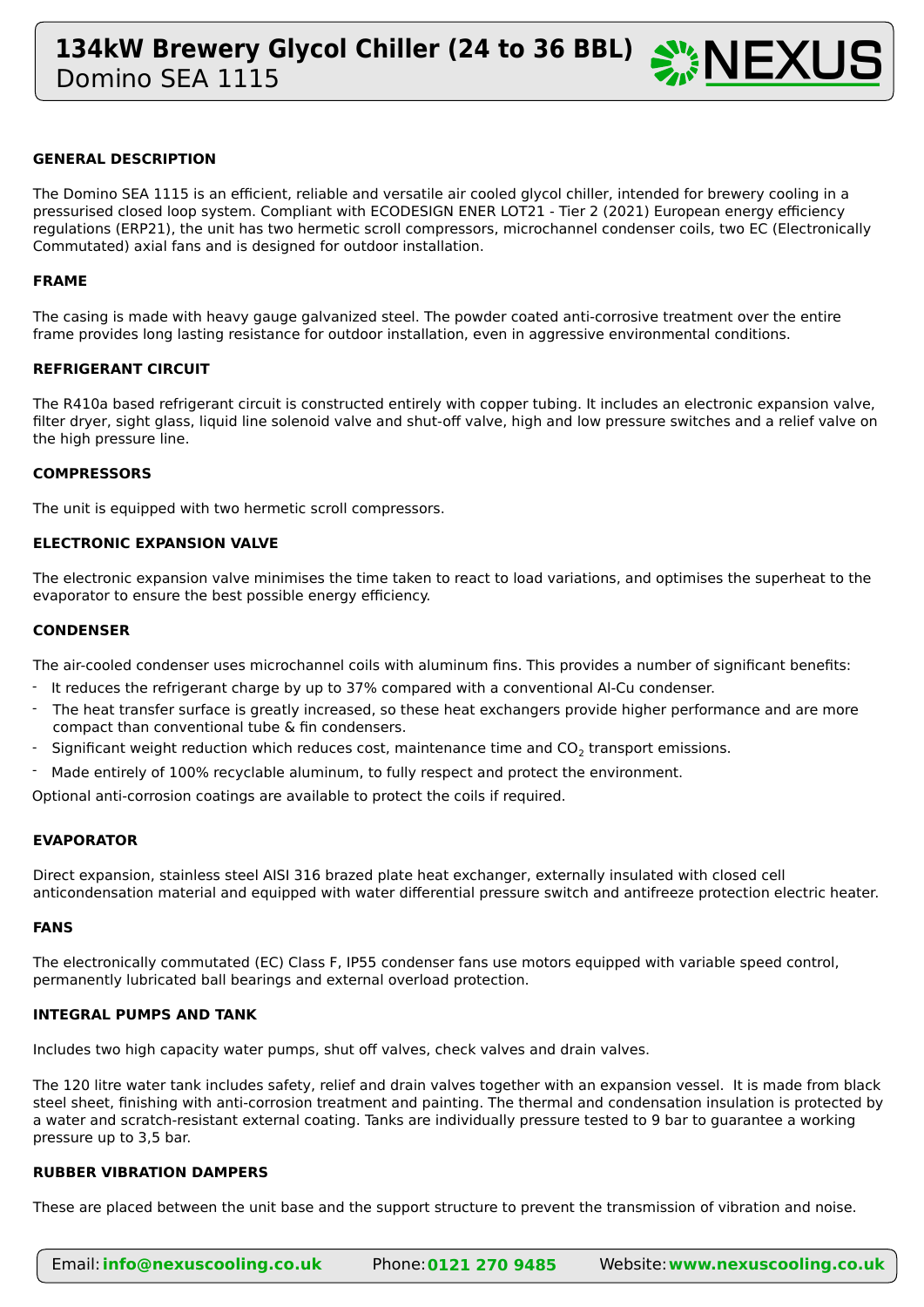

### **ELECTRICAL PANEL**

The electrical control panel is compliant with CEI EN 60204-1 (CEI44-5: CEI EN 62061), is mounted inside the unit and includes:

- Safety locked main switch.
- Fuses and contactors for compressors and fans.
- Fuses for 220V and 24V auxiliary circuits.
- Transformer for auxiliary circuit power supply.
- Start up contactors for compressors, pumps and fans

The unit is equipped with numbered cables, designed for operation up to  $55^{\circ}$ C

### **MICROPROCESSOR**

The Domino SEA 1115 is controlled by a 256 bit programmable microcontroller with a low reflection LCD user interface equipped with eight function keys and display icons. The microcontroller controls the water temperature, antifreeze protection, compressor timing, compressor automatic starting sequence, alarm reset, alarms and operation LEDs.

It can be connected with a Building Management System (MBS) via an integrated RS485/Modbus interface. It also provides an interface with I/O expansion modules via CanBus, can be controlled by voltage free contacts and suports Ethernet RJ45 for remote control of the unit. A USB port enables upload of parameter files, system files and firmware, and download of alarm history and parameter files.

#### **CONTROL AND PROTECTION**

The microcontroller protects numerous features of the unit including, low evaporating pressure/high condensing pressure, high temperature of the compressor, pump and fan motor windings, reverse rotation for each compressor, insufficient water flow, evaporator outlet water temperature too low or inlet water temperature too high and low pressure difference between discharge and suction (to ensure correct compressor lubrication).

### **SOUND LEVELS**

| Sound Level | 63 Hz | 125 Hz | 250 Hz | 500 Hz | `kHz | 2 kHz | kHz | 8 kHz |              |     |
|-------------|-------|--------|--------|--------|------|-------|-----|-------|--------------|-----|
| $Lw$ dB     | 96    | 92     | 88     | 84     | 81   | 79    | 73  | 68    | Lw total dBa | 187 |
| $Lp$ dB     | 64    | 60     | 56     | 52     | 49   | 47    | 41  | 36    | Lp total dBa | 55  |

#### **OPERATING RANGE PUMP CURVE**